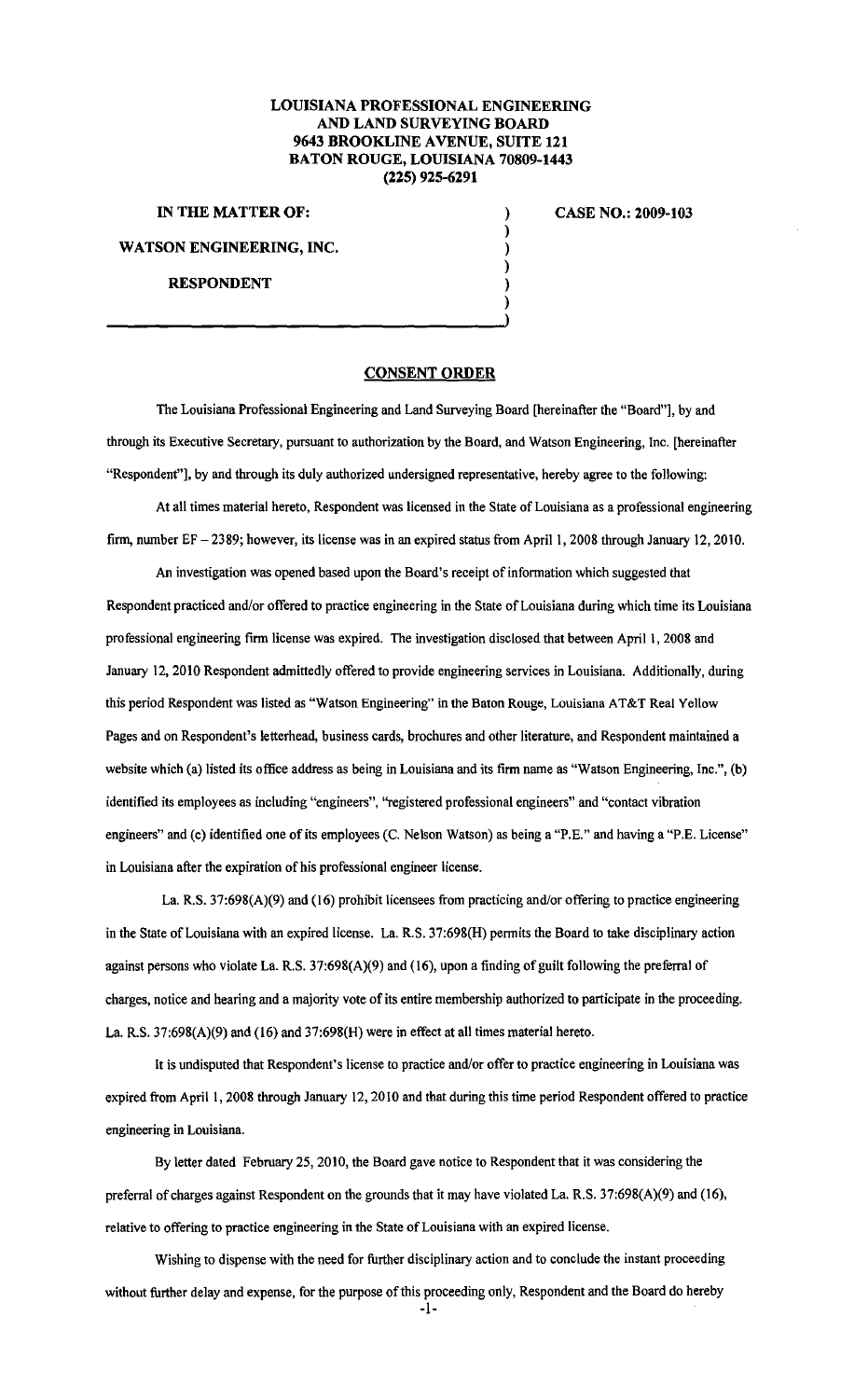enter into this Consent Order, in which Respondent of its own free will consents to the issuance of a Consent Order by the Board, wherein Respondent agrees to (a) pay a fine of one thousand (\$1,000.00) dollars, (b) pay administrative costs of four hundred two and 691100 (\$402.69) dollars, (c) pay past unpaid renewal fees of one hundred eighty (\$180.00) dollars, (d) have its supervising professional successfully complete the Board's online Louisiana Laws and Rules Examination and (e) the publishing of this Consent Order on the Board's website and a summary of this matter in the Board's official journal, the Louisiana Engineer and Surveyor Journal, and the reporting of this matter to the National Council of Examiners for Engineering and Surveying (NCEES), identifying Respondent by name.

Respondent admits to violations of the referenced statutes and/or rules regarding the offering to practice engineering in the State of Louisiana with an expired license. Respondent acknowledges awareness of said laws and/or rules and states that it will comply with all applicable laws and rules henceforth. Respondent has been advised of its right to be represented by counsel before the Board and/or to appear at any hearing personally or by counsel and present witnesses and evidence in its own behalf, and it hereby waives this right and its right to appeal; and it states affirmatively that it has been afforded all administrative remedies due it under the law.

Therefore, in consideration of the foregoing and by signing this Consent Order, Respondent does hereby waive its right to a hearing before the Board, to the presenting of evidence and witnesses in its behalf, to Findings of Fact and Conclusions of Law in this case, and to judicial review of this Consent Order.

Respondent hereby represents (a) that it fully understands the meaning and intent of this Consent Order, including but not limited to its final and binding effect, (b) that it has voluntarily entered into this Consent Order and that no other promise or agreement of any kind has been made to or with it by any person whatsoever to cause the execution of this instrument and (c) that the sanctions set forth in this Consent Order do not prevent the Board from taking further disciplinary or enforcement action against Respondent on matters not specifically addressed in this Consent Order.

WHEREFORE, the Louisiana Professional Engineering and Land Surveying Board and Respondent agree that:

I. Respondent shall pay a fine of one thousand (\$1,000.00) dollars, which shall be tendered to the Board by certified check payable to the Board, due upon the signing of this Consent Order; and

2. Respondent shall pay administrative costs offour hundred two and 69/100 (\$402.69) dollars, which shall be tendered to the Board by certified check payable to the Board, due upon the signing of this Consent Order; and

3. Respondent shall pay past unpaid renewal fees of one hundred eighty (\$180.00) dollars, which shall be tendered to the Board by certified check payable to the Board, due upon the signing of this Consent Order; and

4. Respondent shall have its supervising professional successfully complete the Board's online Louisiana Laws and Rules Examination with a score of 90% or higher and return it to the Board within sixty (60) days of the effective date of this Consent Order; and

-2-